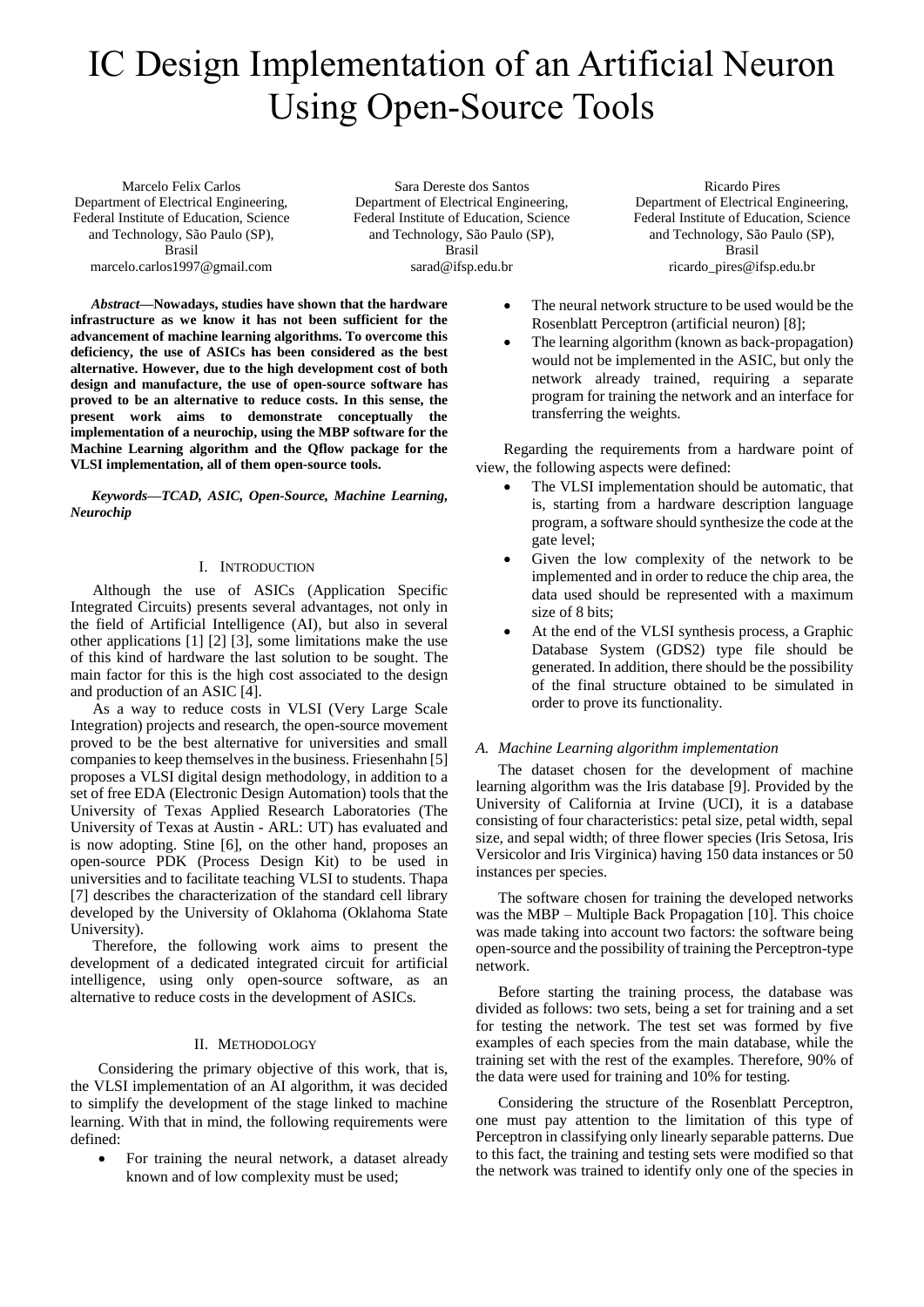the presence of others. Therefore, the value "1" was assigned to all examples of a single species, while the others were assigned the value "0". The choice of these values is given by the activation function used in Perceptron, the sigmoid function  $(1)$ :

$$
\emptyset(x) = \frac{1}{1 + e^{-x}}\tag{1}
$$

The choice of the sigmoid as an activation function is due to its simplicity during the normalization of input data. Although this normalization is not a necessary process for training the network, this pre-processing speeds up the training [8] and is intrinsically present in the software used for training the neural networks. Equation (2) shows the normalization used by the MBP – "*min-max*" normalization.

$$
v' = \frac{v - \min_A}{\max_A - \min_A} \left( new\_max_A - new\_min_A \right) + new\_min_A \quad (2)
$$

where *v* is the value to be normalized, *min<sup>A</sup>* and *max<sup>A</sup>* are the minimum and maximum values of the set of *v*. For the normalization to have effects on learning acceleration, it is necessary that the new minimum and maximum value – *min<sup>A</sup>* and  $max_A$  – to be within of the range of the activation function used, represented by *new\_max<sub>A</sub>* and *new\_min<sub>A</sub>*. The "*minmax*" normalization for the sigmoid is shown in (3):

$$
v' = \frac{v - \min_A}{\max_A - \min_A} \tag{3}
$$

All the training process is done at the MBP, being up to the user select the datasets used on the training and the test stage. After that, the weights are automatically generated and can be exported on a CSV (Comma Separated Values) format. For the training, a learning rate of 0.7 was used and an activation threshold value of 0.5 was considered.

## *B. VLSI implementation*

Considering the basic structure of a Perceptron, the main elements that compose it are the weights, the summing element and the activation function as shown in Fig. 1.

For the implementation of the Perceptron, in addition to its basic structure, it would also be necessary to normalize the input data, due to the use of the MBP and the addition of a clock input to make the module synchronous and, thus, to avoid the occurrence of output glitches. Considering those factors, Fig. 2 shows the block diagram planned for the implementation.



*Fig. 1: Perceptron's structure*

In view of the reduced number of bits to represent the input data, a fixed-point representation approach was chosen, since for the floating-point representation, according to the IEEE-754 standard, at least 32 bits would be required. Furthermore, as Adam [11] demonstrates, comparing the fixed-point representation with the single precision and double precision floating-point formats, it turns out that in fixed-point there is lower latency, power consumption and smaller chip area, despite the error rate is greater for this representation.

Also according to Adam [11], there are numerous forms of data representation by fixed point. For this work, the scaling of values by a factor of 10 was chosen, that is, the suggested system would have the capacity to represent one digit after the decimal point.

Despite the advantages presented in the use of fixed-point representation, there is a need for adaptations after multiplication operations, which require changes in the treatment of data in later stages. This happens because in the multiplications the scaling is doubled, that is, for the 10 factor scaling used, after the multiplication with *t* and *n* operands, we would have a factor of 100, as shown in (4):

$$
(t \times 10) \times (n \times 10) = 100 \times (t \times n) \tag{4}
$$



*Fig. 2: Planned system block diagram*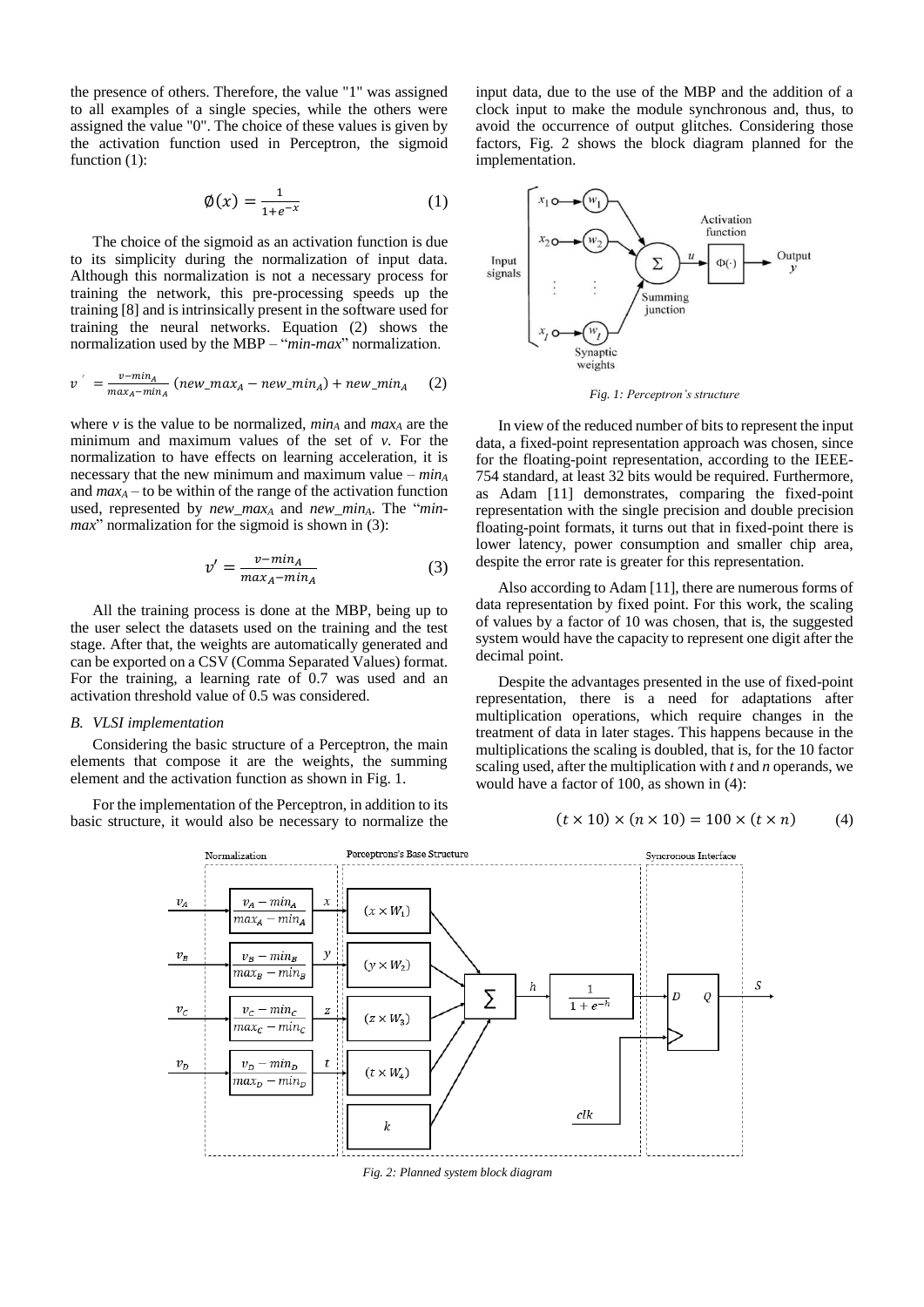Furthermore, both the activation function and the normalization steps are not directly synthesizable in hardware description code, requiring dedicated structures to perform these operations. To get around this situation, the following strategies were used:

- For the activation function, it was chosen to assemble a LUT (lookup table) to represent the sigmoid function, as is done in  $[12]$ ,  $[13]$  and  $[14]$ ;
- To circumvent the division operations of the normalization step, such process was adapted together with the multiplication by a weights block, in order to obtain a parameter as a function of the weight and denominator of the normalization function, called  $\alpha$ .

Equation (5) shows the process for obtaining the  $\alpha$ parameter:

$$
\alpha = \frac{W}{(max_A - min_A)}\tag{5}
$$

For the system in Fig. 3, its operation is described as follows: after training the network, the weights (*W*) are transformed into the  $\alpha$  parameter using (5) together with the minimum (*minA*) and maximum (*maxA*) values in the database for each characteristic. Those values are then scaled, and passed to the system. Finally, test data entries are also scaled and passed to the system. When a clock pulse occurs, the system displays the rating value on the output. After having the system described in Verilog, its layout synthesis process begins.

For the synthesis, the Qflow package was used, which integrates all the necessary tools in a digital synthesis design flow. Its design flow is divided in 11 steps, allowing the designer to check the product and logs of each step and change configuration parameters, restarting the step if judges necessary, or even applying manual changes. The following open-source tools are part of the Qflow package [15]:

 Verilog parser, high-level synthesis, and logic optimization and verification (yosys);

- Placement (graywolf);
- Detail Router (qrouter 1.4);
- Static Timing Analysis (vesta);
- Layout viewer and editor (Magic 8.1).

For the synthesis, the standard cell library based on the MOSIS scalable CMOS rules for the TSMC process with  $0.18\mu$ m technology from the Oklahoma State University was used [16].



*Fig. 3: Implemented system block diagram*

### III. RESULTS

As a result of the training stage, a classification error of 0.099% was obtained for the training set and an error of 0.077% for the test set (considering the square root of the mean square error). Fig. 4 shows the results of the classification of the test set. The red trace shows the classifications index obtained against the black trace indicating the expected result. The axis line shows the samples of the test set, being the first five of *Iris-Setosa* and the remaining samples from the other two species. For a succeeded classification, *Iris-Setosa* samples must reach an index as close as possible to "1" while the others to "0".

After the conversions of the weights obtained in the training of the algorithm in the MBP, necessary due to the



*Fig. 4: Classification results obtained for the test dataset – MBP graphic view*